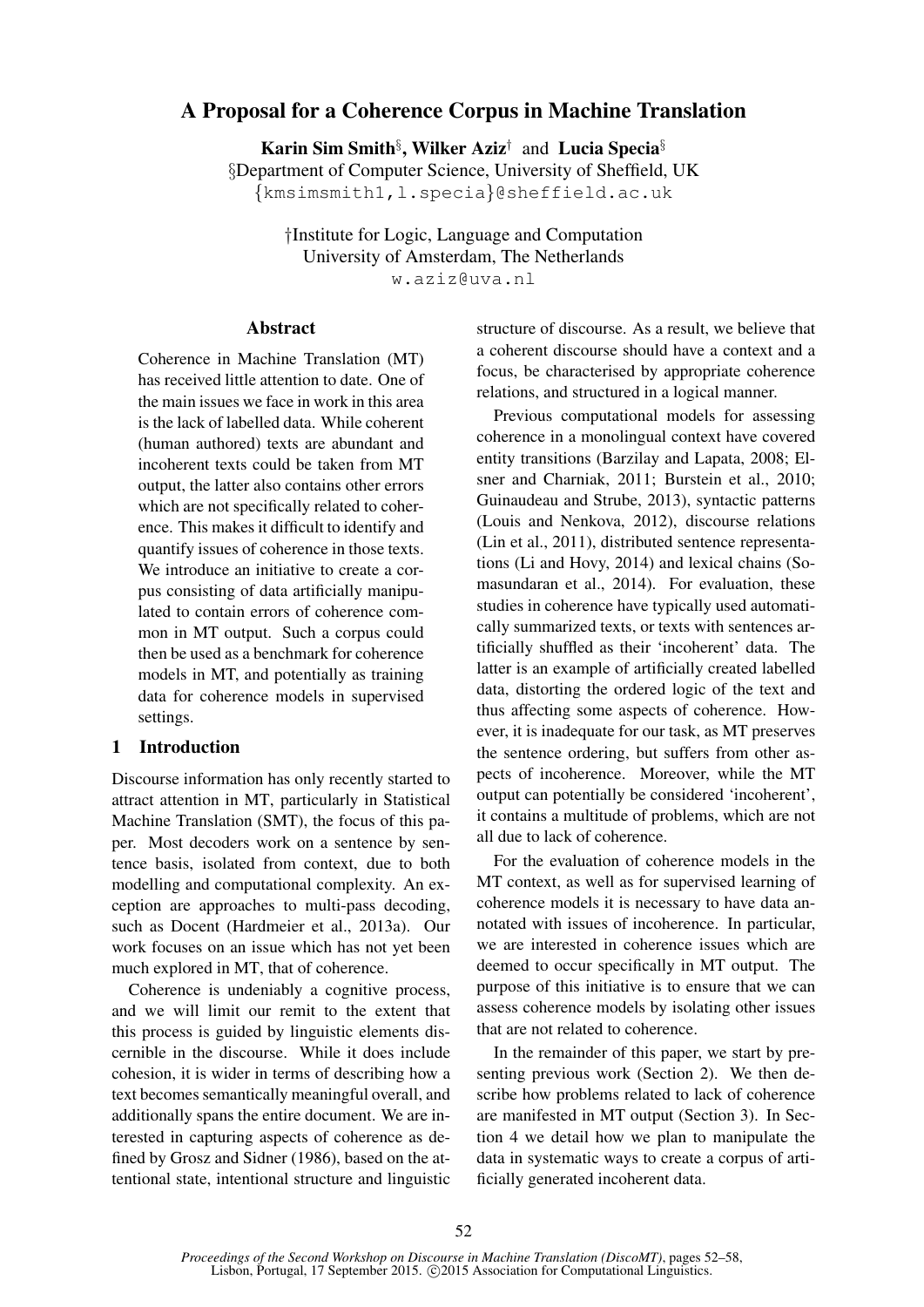### 2 Existing work

There has been previous work in the area of lexical cohesion in MT (Wong and Kit, 2012; Xiong et al., 2013a; Xiong et al., 2013b; Tiedemann, 2010; Hardmeier, 2012; Carpuat and Simard, 2012). Lexical cohesion is part of coherence, as it looks at the linguistic elements which hold a text together. However, there has been very little work in the wider area of coherence as a whole.

Besides lexical cohesion, another discourse related phenomenon that has been addressed in MT is reference resolution. As detailed in greater depth by Hardmeier (2012), the results for earlier attempts to address this issue were not very successful (Hardmeier and Federico, 2010; Le Nagard and Koehn, 2010). More recent work includes that of Guillou (2012), which highlights the differences of coreference depending on the language pair. Since then Hardmeier et al. (2013b) have used a new approach for anaphora resolution via neural networks which achieves comparable results to a standard anaphora resolutions system, but without annotated data. Recently work has begun on negation in MT, particularly by Wetzel and Bond (2012; Fancellu and Webber (2014). There is also work focusing on evaluation against reference translations (Guzmán et al., 2014) based on the comparison between discourse trees in MT versus reference. This information was found to improve evaluation of MT output.

Drawing from research on topic modelling (Eidelman et al., 2012), where lexical probabilities conditioned on topics are computed, Xiong and Zhang (2013) attempt to improve coherence based using topic information. They determine the topic of the source sentence and project it onto the target as a feature to ensure the decoder selects the appropriate words. They observed slight improvements in terms of general standard metrics, indicating perhaps that these metrics fail to account for discourse improvements.

As far as we aware, no attempts have been made to create a corpus exhibiting incoherence, other than by shuffling ordered sentences. There has been work in other areas to introduce errors in correct texts. For example, Felice and Yuan (2014) and Brockett et al. (2006) inject grammatical errors common to non-native speakers of English in good quality texts. Felice and Yuan (2014) use existing corrected corpora to derive the error distribution, while Brockett et al. (2006) adopt a deterministic approach based on hand-crafted rules. Logacheva and Specia (2015) inject various types of errors to generate negative data for quality estimation purposes, but these are at the word level, and the process was guided by post-editing data. They derived an error distribution of MT output by inspecting post editing data. We do not have a similar way of inducing a distribution of errors for coherence. A large amount of post editings of entire documents would be needed, and it still be difficult to isolate which of the edits relate to coherence errors.

### 3 Issues of incoherence in MT systems

Current MT approaches suffer from a lack of linguistic information at various stages (modelling, decoding, pruning) causing the lack of coherence in the output. Below we describe a number of issues that are generally viewed as coherence issues which MT approaches deal poorly with and which have also been the subject of previous work. The examples given have been identified in error analysis done by ourselves in either of the following corpora:

- the newstest data (source and output) from the WMT corpus,<sup>1</sup> focusing on French and German source, and English as output.
- the LIG corpus (Potet et al., 2012) of French-English translations: 361 parallel documents comprising source, reference translation, machine translated output and post-edited output, drawn from various WMT editions.

The following are issues of incoherence which have been identified by ourselves (below) and others (Section 2) as particularly common in MT systems.

Lexical cohesion MT has been shown to be be consistent in its use of terminology (Carpuat and Simard, 2012), which can be an advantage for narrow texts domains with significant training data. However, MT systems may output direct translations of source text items that may be inappropriate in the target context. Moreover, while a specific target text word may correctly translate a source text word in one context, it may require a totally different word in another context. In our data *'boucher'* occur

<sup>1</sup>http://www.statmt.org/wmt13/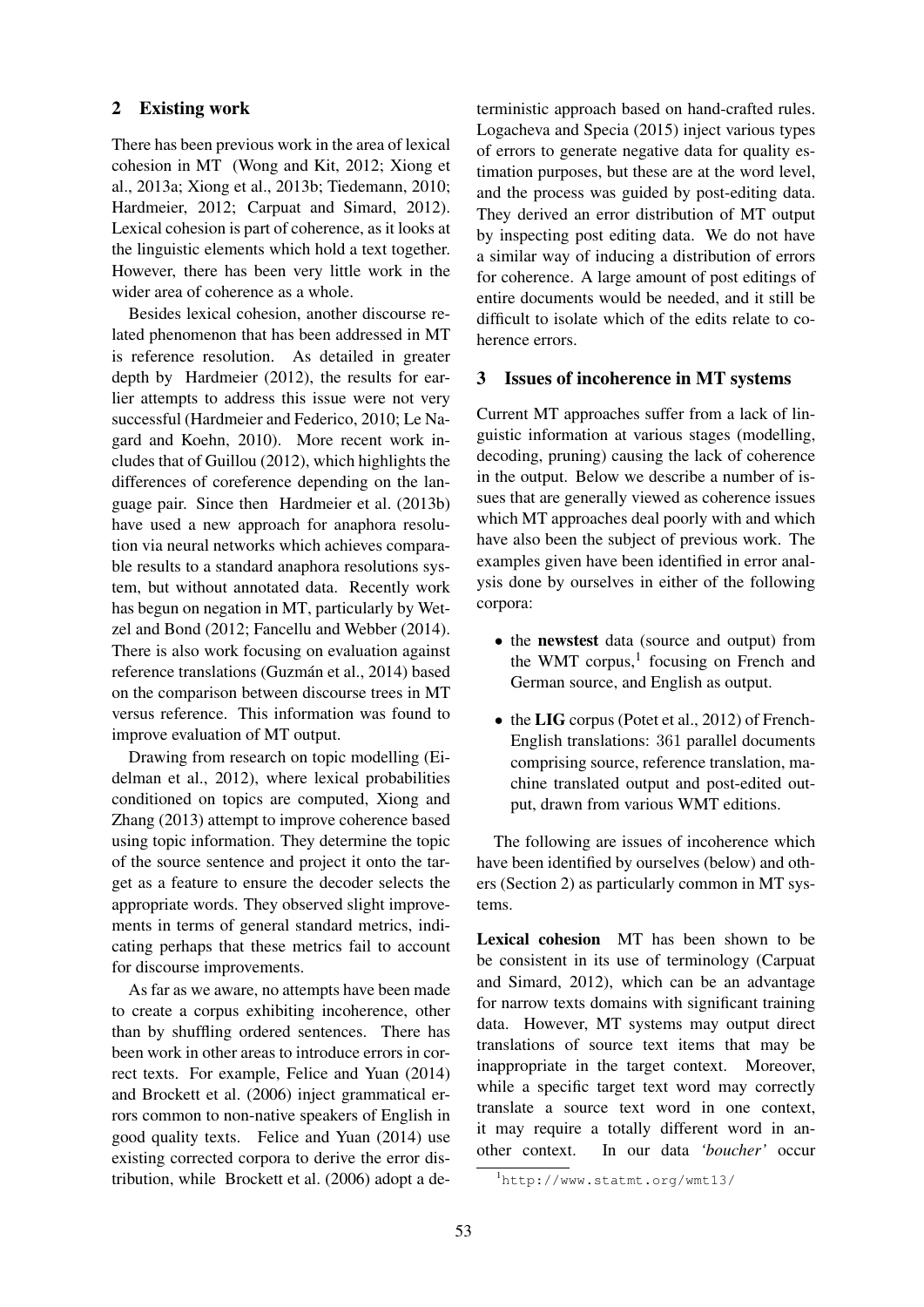more often as a French noun, corresponding to *'butcher'*. This increases the probability of the translation equivalence *'butcher'*, yet in the translated text it is used as a noun indicating to *'block'* (for example, *'road block'*).

- src: *'Cette anne, c'était au tour de l'Afrique de nommer le president et ´ elle a nomme la Libye.' ´*
- mt: *'This year, it was at the tour of Africa to appoint the president and has appointed Libya.'*
- ref: *'This year it was Africa's turn to nominate the chairman, and they nominated Libya.'*

Here the wrong meaning of *tour* was used, and renders the sentence incoherent. As Wong and Kit (2012) note, the lexical cohesion devices have to not only be recognised, but used appropriately. And this may differ from the source text to the target text.

Referencing Anaphora resolution is a very challenging issue in current MT approaches (Michal, 2011; Le Nagard and Koehn, 2010; Hardmeier and Federico, 2010; Hardmeier et al., 2013b; Guillou, 2012). This is again due to the fact that intersentential references are lost in most decoders as they translate one sentence at a time. Reference resolution is affected in several ways. The context of the preceding sentences is absent, meaning that the reference is undetermined. Even once it is correctly resolved (by additional pre-training or a second-pass), reference resolution is directly impacted by linguistic differences, for example, the target language may have multiple genders for nouns while the source only has one. The result is that references can be missing or wrong.

- src: 'L'extrême droite européenne est car*acteris ´ ee par ´ son racisme...'*
- mt: *'The extreme right is characterised by his racism...'*
- ref: *'A common feature of Europe's extreme right is its racism...'* (Potet et al., 2012).

Here the pronoun *'son'*, referring to the racism of the extreme right, is wrongly rendered as *'his'*.

Discourse connectives Discourse connectives are vital for the correct understanding of discourse. Yet in MT systems these can be incorrect or missing (Meyer and Poláková, 2013; Meyer and Popescu-Belis, 2012; Meyer et al., 2011; Steele, 2015). In particular, where discourse connectives are ambiguous, e.g. those which can be temporal

or causal in nature, the MT system may choose the wrong connective translation, which distorts the meaning of the text. It is also possible that the discourse connective is implicit in the source, and thus need to be inferred. While a human translator can detect this, an MT system cannot.

- src: *'Die Rechtsanwlte der Republikaner haben in 10 Jahren in den USA ubrigens ¨ nur 300 Flle von Wahlbetrug verzeichnet.'*
- mt: *'The Republican lawyers have listed over 10 years in the United States, only 300 cases of electoral fraud.'*
- ref: *Indeed, Republican lawyers identified only 300 cases of electoral fraud in the United States in a decade.*

The discourse marker is missing altogether in the MT output above (in addition to the ordering error). While small, cue words guide the reader and help create the logic in the text. Here the discourse marker was for emphasis, illustrating the writer's claim.

Syntax structure Different languages have different syntactic structures. In MT system the syntax of the target language may get distorted, often too close to the syntax of the source language, leading to an incoherent sentence formation.

- src: *'Ce ne sera pas le cas, comme le demontre clairement l'histoire raciale ´ de l'Amerique.' ´*
- mt: *'This is not the case, as clearly demonstrates the history of race in America.'*
- ref: *It will not, as America's racial history clearly shows.* (Potet et al., 2012)

Here the natural logic of the sentence is distorted, with the subject coming after the verb, directly affecting the coherence.

Clauses ordering Particularly in hierarchical or tree-based MT systems, the order of clauses within sentences may have become reversed, or may be unnatural for the target language.

- src: *'Das Opfer war spater an den Folgen ¨ der schweren Verletzungen gestorben.'*
- mt: *'The victim was later at the consequences of the serious injuries died.'*
- ref: *'The victim later died as a result of the serious injuries.'* (Bojar et al., 2014).

This can affect the understanding of the sentence, the overall logic of it in the context of the surrounding sentences, or simply require a reread which itself is indicative of impaired coherence.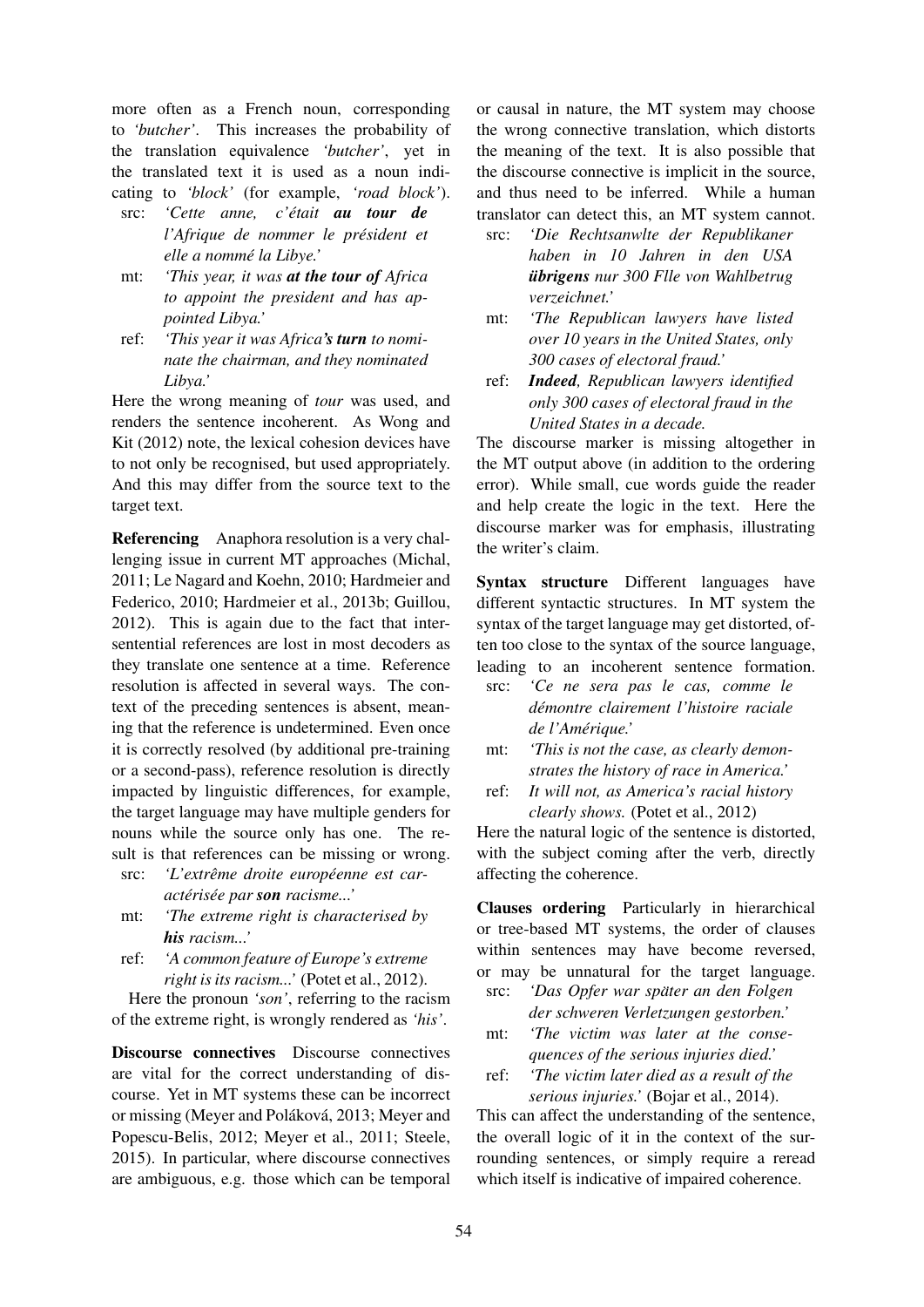- src: *'Bereits im Jahr 1925 wurde in Polen eine Eisenbahn-Draisine gebaut, fur¨ die ein Raketenantrieb geplant war. Der Autor des Entwurfs und die Details dieses Vorhabens blieben leider unbekannt.'*
- mt: *'Already in 1925 a railway trolley was built in Poland, for which a rocket was planned. The author of the design and the details of the project remained unfortunately unknown.'*
- ref: *In 1925, Poland had already built a handcar which was supposed to be fitted with a rocket engine. Unfortunately, both the project's designer, and the project's details, are unknown.* (Bojar et al., 2013)

The reference translation has a clausal pattern which is more cohesive to the English reader.

Negation MT systems often miss the focus of the negation. This results in incorrectly transferred negations that affect coherence (Wetzel and Bond, 2012; Fancellu and Webber, 2014).

- src: *'Aucun dirigeant serbe n'acceptera l'independance du Kosovo' ´*
- mt: *'No leader of Serbia will not accept the independence of Kosovo..'*
- ref: *'No leader of Serbia will accept the independence of Kosovo'.*(Potet et al., 2012)

In this case the negation is distorted, influenced by the structure of the source text.

## 4 Artificially generating coherence errors

Significant work has already been done in the areas of coreference resolution (Michal, 2011; Le Nagard and Koehn, 2010; Hardmeier and Federico, 2010; Hardmeier et al., 2013b; Guillou, 2012) and negation (Wetzel and Bond, 2012; Fancellu and Webber, 2015; Fancellu and Webber, 2014) in MT. In our corpus we will focus on less studied issues and limit ourselves to targeting coherence more specifically than cohesion.

The proposed framework will take as input well-formed documents that are determined 'coherent' (i.e. grammatically correct and coherent) and then artificially distort them in ways (detailed below) that directly affect coherence in the manner that an MT system would. The resulting texts will make a corpus of 'incoherent' texts for assessing the ability of models to discriminate between coherent and incoherent texts.

This will be done in a flexible manner, such that the incoherent documents can be created for a variety of (coherent) input texts. Moreover they can be created for specific types of errors. The quality of MT output varies greatly from one language pair and MT system to another. For example, the output from a French-English MT system trained in very large collections is superior to that of, for example, an English-Finnish system trained on smaller quantities of data (Koehn and Monz, 2005; Bojar et al., 2015).The errors encountered also vary, depending on the language pair, in particular for aspects such as discourse markers and syntax. Some of these error patterns are more relevant for particular language pairs, e.g. negation for French-English, which is otherwise a wellperforming language pair.

We propose to inject errors programmatically in a systematic manner, as detailed below.

### 4.1 Error distribution

While ideally we would establish the distribution of errors from their occurrences in MT output, determining an appropriate error distribution based on observations is very problematic. The distributions would be specific to given language pairs and MT systems. More important, detecting coherence automatically to count errors is difficult: if we could do that, than we would be able to directly solve the problem we are attempting to, i.e. measure coherence. This is exactly why we need this corpus. Additionally, manual inspection and annotation for coherence is very hard to formalise as a task, time consuming and costly. Therefore, the distribution of errors in our corpus will be based on linguistic insights, and on findings from previous work, where available. Where this is not the case, for instance for distorting discourse patterns, versions of the corpus with different proportions of errors will be created. We will inject errors systematically and incrementally to vary the degree and location of the errors.

The errors will be introduced systematically via pattern-matching, and as highlighted by Brockett et al. (2006), may not be distributed in a natural way.

#### 4.2 Error Injection

We will inject errors of the types below via the four basic edit operations, as appropriate for each type of error: replace, delete, add, shift.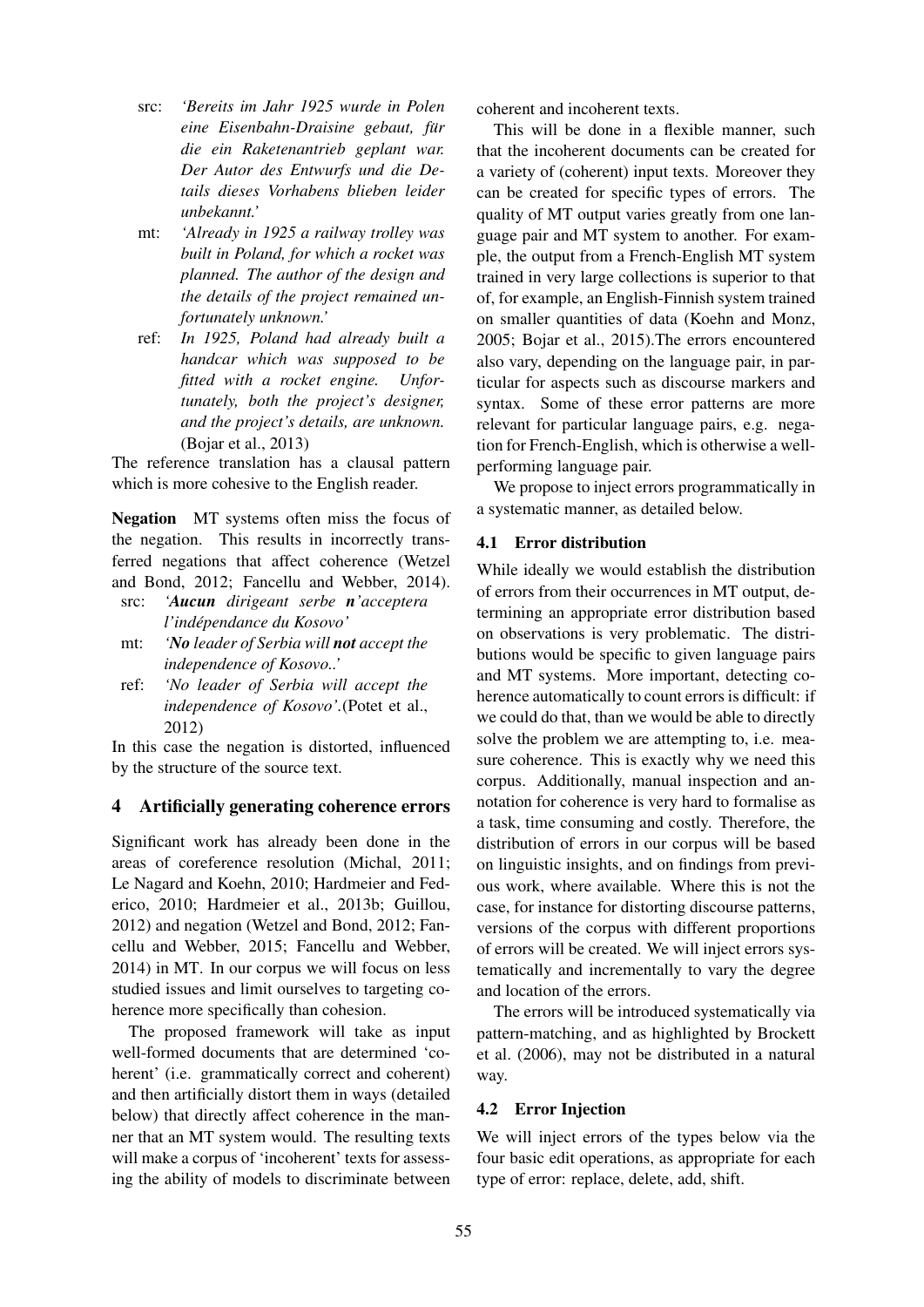Sentence level discourse structure We will inject errors related to discourse elements, in terms of cue words, and their organisation. A comparison of the discourse connectives in the MT and the Human Translation (HT) will be established, and where these differ, a syntactic check is made automatically (Pitler and Nenkova, ) to establish if the connective is a synonym or incorrect. We can also refer to the discourse connectives in the original source text, and automatically check, for example, if the correct sense of the connective has been transferred. These can be identified from a list compiled from appropriate resources (e.g. DiMLex for German, LexConn for French)(Stede and Umbach, 1998; Roze and Danlos, 2012) and a list of problematic ones derived e.g. from work by (Meyer and Popescu-Belis, 2012; Meyer and Poláková, 2013) for French.

We can parse the discourse tree structure and extract grammatical information using the Stanford parser<sup>2</sup> and POS tagger<sup>3</sup>, before distorting the parse tree by swapping nodes at the relevant level.

Lexical cohesion We propose replacing entities with alternatives (which will directly affect lexical coherence), using phrase tables from an MT system to generate likely entity variations. This has to be tailored to ensure that the result reflects realistic error levels, so need to verify correct parameter to gauge the amount of substitutions. We can also investigate pre-trained word embeddings, such as word2vec representations (Mikolov et al., 2013), and using word intrusion detection (Chang et al., 2009).

Clausal patterns Coherent syntax patterns can be derived from coherent text, for example using patters established in (Louis and Nenkova, 2012). We can determine the clausal patterns from training data, establishing frequent patterns which are indicative of specific coherence relations. Then the order of sibling nodes in the syntax tree can be modified (e.g. reversed) at the appropriate level in order to alter the order of clauses. The exact level of the distortion will be determined according to pre-defined criteria – e.g. every 8th clause, to depth 5 in the parse tree or, where possible, derived from the MT output.

### 5 Conclusion

We have introduced our initiative for artificially generating a corpus with coherence errors from well-formed data that specifically simulate coherence issues in MT.

Other possible direction could be to use an nbest list, taking sentences from different positions in that list for each source sentence to form a possibly incoherent document. Similarly, we could extract sentences from multiple MT systems for the same text, alternating their origin and concatenating to form one single document. In both cases, a difficulty that remains is that of isolating coherence issues from other errors and from stylistic issues, as well as quantifying the degree of incoherence in the generated texts.

### **References**

- Regina Barzilay and Mirella Lapata. 2008. Modeling local coherence: An entity-based approach. *Comput. Linguist.*, 34(1):1–34.
- Ondřej Bojar, Christian Buck, Chris Callison-Burch, Christian Federmann, Barry Haddow, Philipp Koehn, Christof Monz, Matt Post, Radu Soricut, and Lucia Specia. 2013. Findings of the 2013 Workshop on Statistical Machine Translation. In *Proceedings of the Eighth Workshop on Statistical Machine Translation*, Sofia, Bulgaria.
- Ondrej Bojar, Christian Buck, Christian Federmann, Barry Haddow, Philipp Koehn, Johannes Leveling, Christof Monz, Pavel Pecina, Matt Post, Herve Saint-Amand, Radu Soricut, Lucia Specia, and Aleš Tamchyna. 2014. Findings of the 2014 workshop on statistical machine translation. In *Proceedings of WMT*, pages 12–58, Baltimore, Maryland.
- Ondrej Bojar, Rajan Chatterjee, Christian Federmann, Barry Haddow, Chris Hokamp, Matthias Huck, Varvara Logacheva, , Philipp Koehn, , Christof Monz, Matteo Negri, Pavel Pecina, Matt Post, Carolina Scarton, Lucia Specia, and Marco Turchi. 2015. Findings of the 2015 Workshop on Statistical Machine Translation. In *Proceedings of the 10th Workshop on Statistical Machine Translation*, WMT, Lisbon, Portugal.
- Chris Brockett, William B Dolan, and Michael Gamon. 2006. Correcting esl errors using phrasal smt techniques. In *Proceedings of the 21st International Conference on Computational Linguistics and the 44th annual meeting of the Association for Computational Linguistics*, pages 249–256.
- Jill Burstein, Joel R. Tetreault, and Slava Andreyev. 2010. Using entity-based features to model coherence in student essays. In *Proceedings of the Con-*

<sup>2</sup> http://nlp.stanford.edu/software/lex-parser.shtml 3 http://nlp.stanford.edu/software/tagger.shtml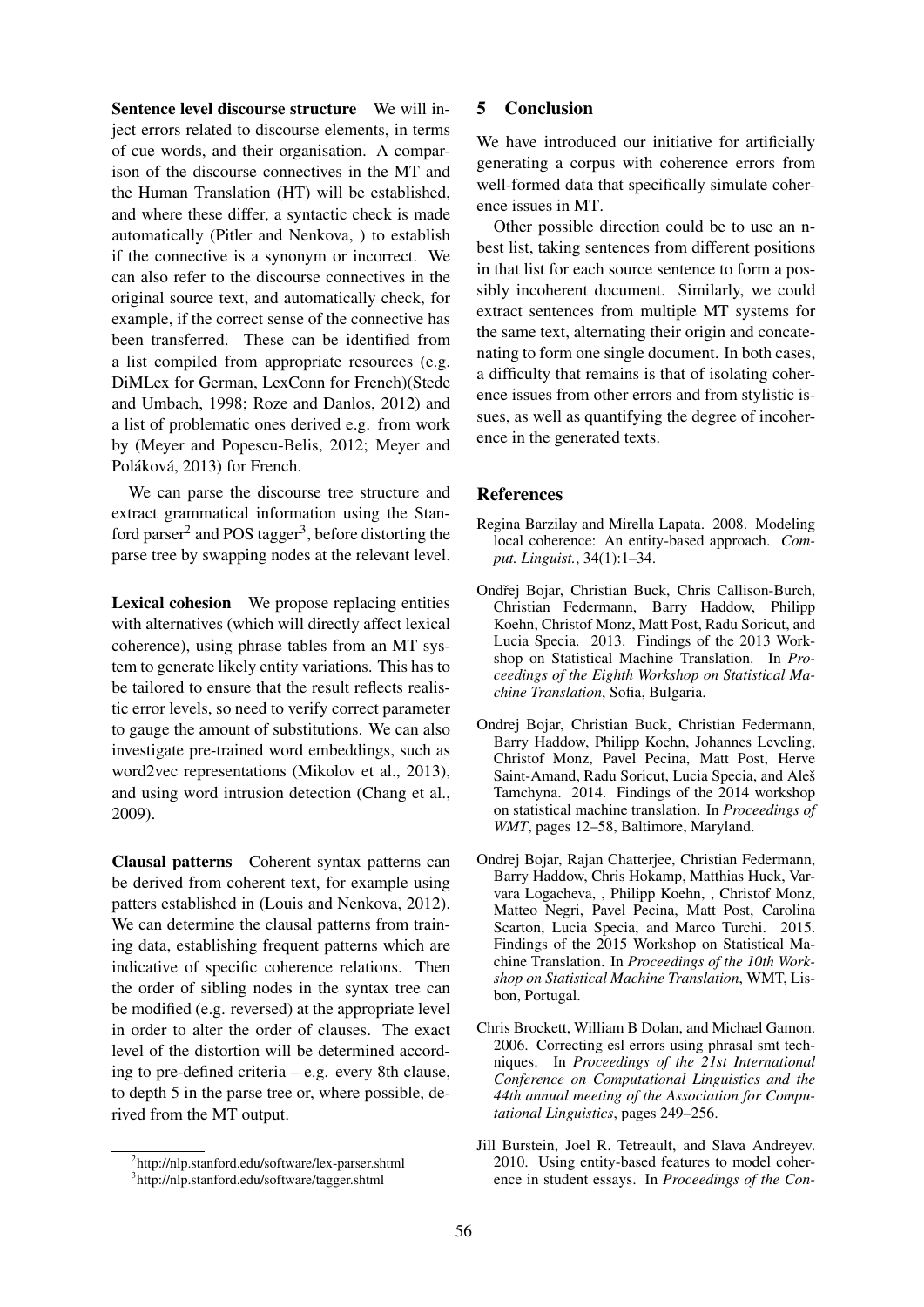*ference of the North American Chapter of the Association for Computational Linguistics*, pages 681– 684.

- Marine Carpuat and Michel Simard. 2012. The trouble with smt consistency. In *Proceedings of WMT*, pages 442–449, Montreal, Canada.
- Jonathan Chang, Sean Gerrish, Chong Wang, Jordan L Boyd-Graber, and David M Blei. 2009. Reading tea leaves: How humans interpret topic models. In *Advances in neural information processing systems*, pages 288–296.
- Vladimir Eidelman, Jordan Boyd-Graber, and Philip Resnik. 2012. Topic models for dynamic translation model adaptation. In *Proceedings of the 50th Annual Meeting of the Association for Computational Linguistics*, ACL, pages 115–119.
- Micha Elsner and Eugene Charniak. 2011. Extending the entity grid with entity-specific features. In *Proceedings of ACL*, pages 125–129.
- Federico Fancellu and Bonnie L. Webber. 2014. Applying the semantics of negation to SMT through nbest list re-ranking. In *Proceedings of the 14th Conference of the European Chapter of the Association for Computational Linguistics*, EACL, pages 598– 606, Gothenburg, Sweden.
- Federico Fancellu and Bonnie Webber. 2015. Translating negation: A manual error analysis. In *Proceedings of the Second Workshop on Extra-Propositional Aspects of Meaning in Computational Semantics (ExProM 2015)*, pages 2–11, Denver, Colorado, June. Association for Computational Linguistics.
- Mariano Felice and Zheng Yuan. 2014. Generating artificial errors for grammatical error correction. In *Proceedings of the Student Research Workshop at the 14th Conference of the European Chapter of the Association for Computational Linguistics*, Gothenburg, Sweden, April.
- Barbara J. Grosz and Candace L. Sidner. 1986. Attention, intentions, and the structure of discourse. *Comput. Linguist.*, 12(3):175–204, July.
- Liane Guillou. 2012. Improving pronoun translation for statistical machine translation. In *Proceedings of the Student Research Workshop at the 13th Conference of the European Chapter of the Association for Computational Linguistics*, EACL '12, pages 1– 10, Stroudsburg, PA, USA. Association for Computational Linguistics.
- Camille Guinaudeau and Michael Strube. 2013. Graph-based local coherence modeling. In *Proceedings of ACL*, pages 93–103.
- Francisco Guzmán, Shafiq Joty, Lluís Màrquez, and Preslav Nakov. 2014. Using discourse structure improves machine translation evaluation. In *Proceedings of the 52nd Annual Meeting of the Association*

*for Computational Linguistics, ACL 2014, June 22- 27, 2014, Baltimore, MD, USA, Volume 1: Long Papers*, pages 687–698. The Association for Computer Linguistics.

- Christian Hardmeier and Marcello Federico. 2010. Modelling pronominal anaphora in statistical machine translation. In *IWSLT*, pages 283–289.
- Christian Hardmeier, Sara Stymne, Jörg Tiedemann, and Joakim Nivre. 2013a. Docent: A documentlevel decoder for phrase-based statistical machine translation. In *Proceedings of the 51st Annual Meeting of the Association for Computational Linguistics*, pages 193–198, Sofia, Bulgaria.
- Christian Hardmeier, Jörg Tiedemann, and Joakim Nivre. 2013b. Latent anaphora resolution for crosslingual pronoun prediction. In *Proceedings of the 2013 Conference on Empirical Methods in Natural Language Processing*, pages 380–391, Seattle, Washington.
- Christian Hardmeier. 2012. Discourse in statistical machine translation. *Discours 11-2012*, (11).
- Philipp Koehn and Christof Monz. 2005. Shared task: Statistical machine translation between european languages. In *Proceedings of the ACL Workshop on Building and Using Parallel Texts*, pages 119–124.
- Ronan Le Nagard and Philipp Koehn. 2010. Aiding pronoun translation with co-reference resolution. In *Proceedings of the Joint Fifth Workshop on Statistical Machine Translation and MetricsMATR*, pages 252–261, Uppsala, Sweden.
- Jiwei Li and Eduard H. Hovy. 2014. A model of coherence based on distributed sentence representation. In *Proceedings of the 2014 Conference on Empirical Methods in Natural Language Processing*, pages 2039–2048, Doha, Qatar.
- Ziheng Lin, Hwee Tou Ng, and Min-Yen Kan. 2011. Automatically evaluating text coherence using discourse relations. In *Proceedings of ACL*, pages 997– 1006.
- Varvara Logacheva and Lucia Specia. 2015. The role of artificially generated negative data for quality estimation of machine translation. In *Proceedings of the 18th Annual Conference of the European Association for Machine Translation*, pages 51–58, Antalya, Turkey.
- Annie Louis and Ani Nenkova. 2012. A coherence model based on syntactic patterns. In *Proceedings of EMNLP-CoNLL*, pages 1157–1168, Jeju Island, Korea.
- Thomas Meyer and Lucie Poláková. 2013. Machine Translation with Many Manually Labeled Discourse Connectives. In *Proceedings of the 1st DiscoMT Workshop at ACL 2013*, Sofia, Bulgaria.